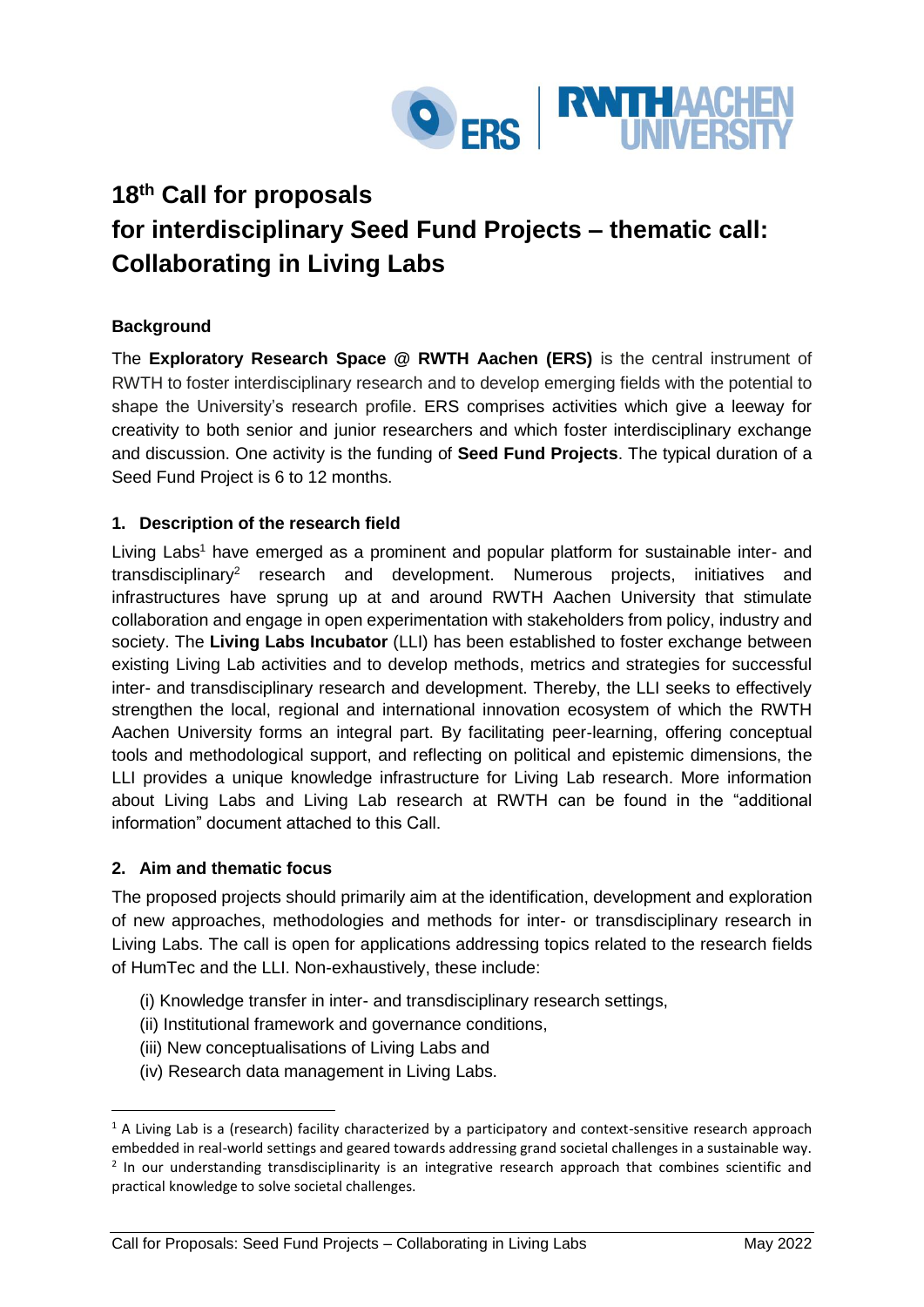

Further information about the preferred research topics is included in the "additional information" document.

The activities should be original, creative and can be of high risk. They must not already be addressed by national or international public funding programs.

Projects can also be submitted as **International Research Space@RWTH Aachen (IRS)** proposals. This entails additional funding for collaboration with international partners, who are expected to contribute to the project through matching funds (except in case of capacity building proposals). IRS proposals should elaborate the specific added value of the international cooperation.

## **3. Selection and evaluation criteria:**

The projects will be selected and evaluated by an evaluation group. The selection process may involve external experts.

The selection criteria for submitted proposals will be

- Originality (new, creative, explorative),
- Transdisciplinarity and ideally also interdisciplinarity of the research topic and approach (participation of stakeholders from policy, industry and/or society, participation of researchers from different faculties and disciplines with strongly differing research topics),
- Subsidiarity (funding through other sources is not yet possible),
- Team structure (senior and/or high-potential young researchers),
- Potential impact on the research strategy and structure of RWTH Aachen University,
- Adequateness of research approach,
- Adequateness of research data management plan.

Specifically for IRS:

- Coherent implementation of internationalization in line with **RWTH** internationalization strategy
- Adequate matching funds from the partner (except for projects on capacity building),
- Added scientific value of the international cooperation.

Major evaluation criteria after project completion will be the quality of obtained research results and the future perspectives of the research topic as described in a final report, which has to be provided 18 months after project closure:

- A promising proposal for a follow-up project (to be) submitted for third-party funding (DFG, BMBF, EU, …),
- Publications in peer reviewed journals, books or monographs
- Granted patents or promising patent applications.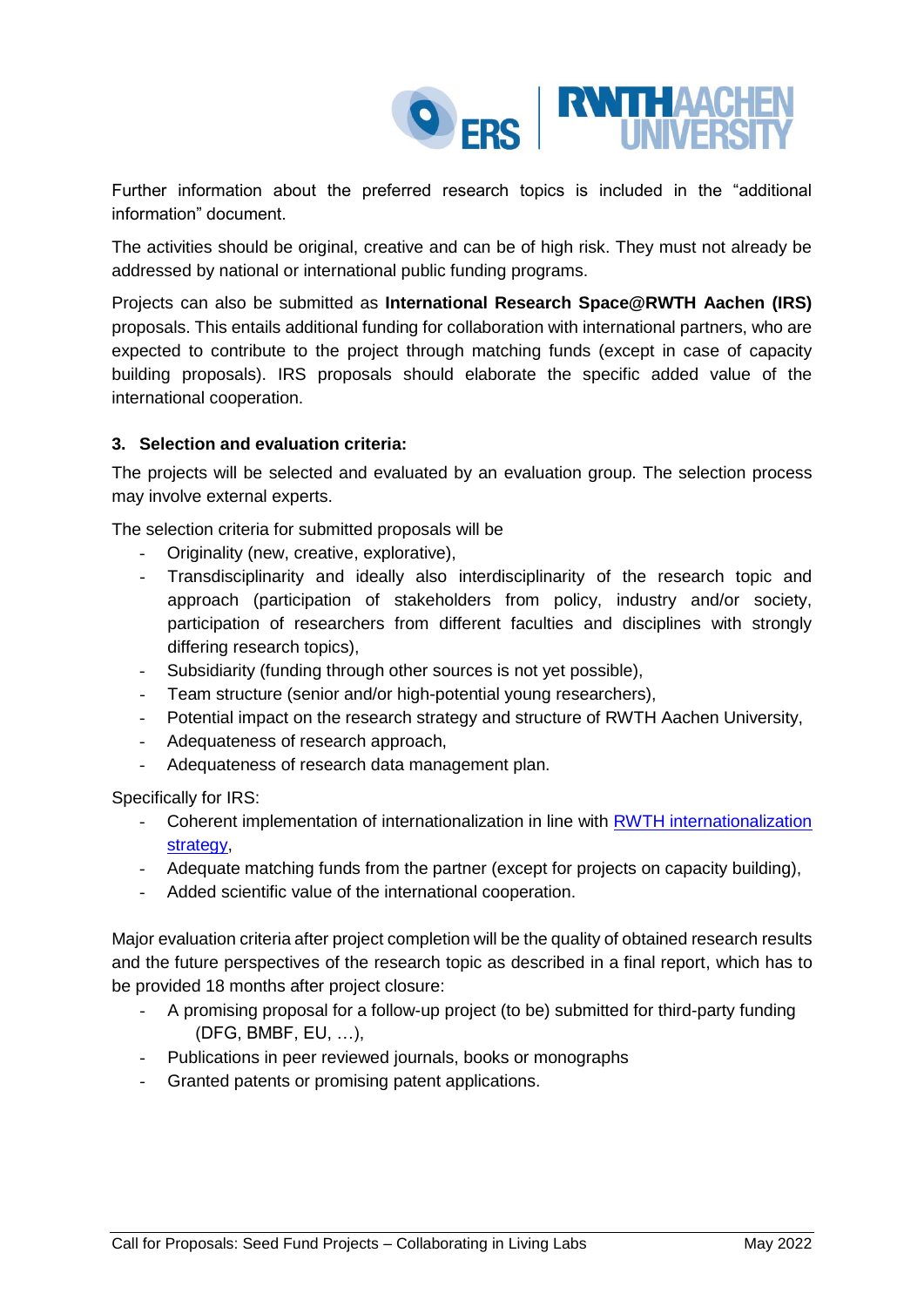

## **4. Funding**

The budget for a Seed Fund Project is provided by the Excellence Strategy of the German Federal and State Governments and makes allowances to the allocation model aiming for 30% share of females. The total budget for all new Seed Fund projects is at most 200.000  $\epsilon$ .

Funding can only be provided for members of RWTH Aachen University.

Eligible costs are: Staff expenses including student assistants, travel and subsistence costs, support for workshops and conferences, consumables and equipment.

### **5. General conditions**

Research Partners: typically 2-3 researchers, ideally from different faculties and disciplines.

> We encourage the participation of young scientists (junior professor, group leader, research fellow, etc.) who are scientifically independent and are leading a research group.

The researchers should not be part of the same institute.

Joint Proposals with partners from Forschungszentrum Jülich (FZJ) are welcome. The research topics and the expertise of the FZJ partners must be different from those of the RWTH partners and they have to complement each other. The expenses of the partners from FZJ will not be covered by ERS funding.

Each research team (professor with his/her group) can participate in a maximum of 3 Seed Fund Project Proposals.

Progress evaluation: final report

### **6. Proposal structure and content**

Length of proposal: 10 pages **max**., type size: Arial 11, line spacing: 1.5

- Project partners and principal investigators
- Summary
- Current State-of-the-Art
- Relevant preliminary work of the applicants
- Goals and approach (methodology)
- Working plan, including tasks, responsibilities and strategies for collaboration
- Financial plan
- Expected short, medium and long-term impact (targeted third-party funding, implementation of new scientific infrastructure, new significantly visible, interdisciplinary competences, action plan to achieve these strategic goals)
- Strategies for participation, communication and outreach
- Research data management plan
- **References**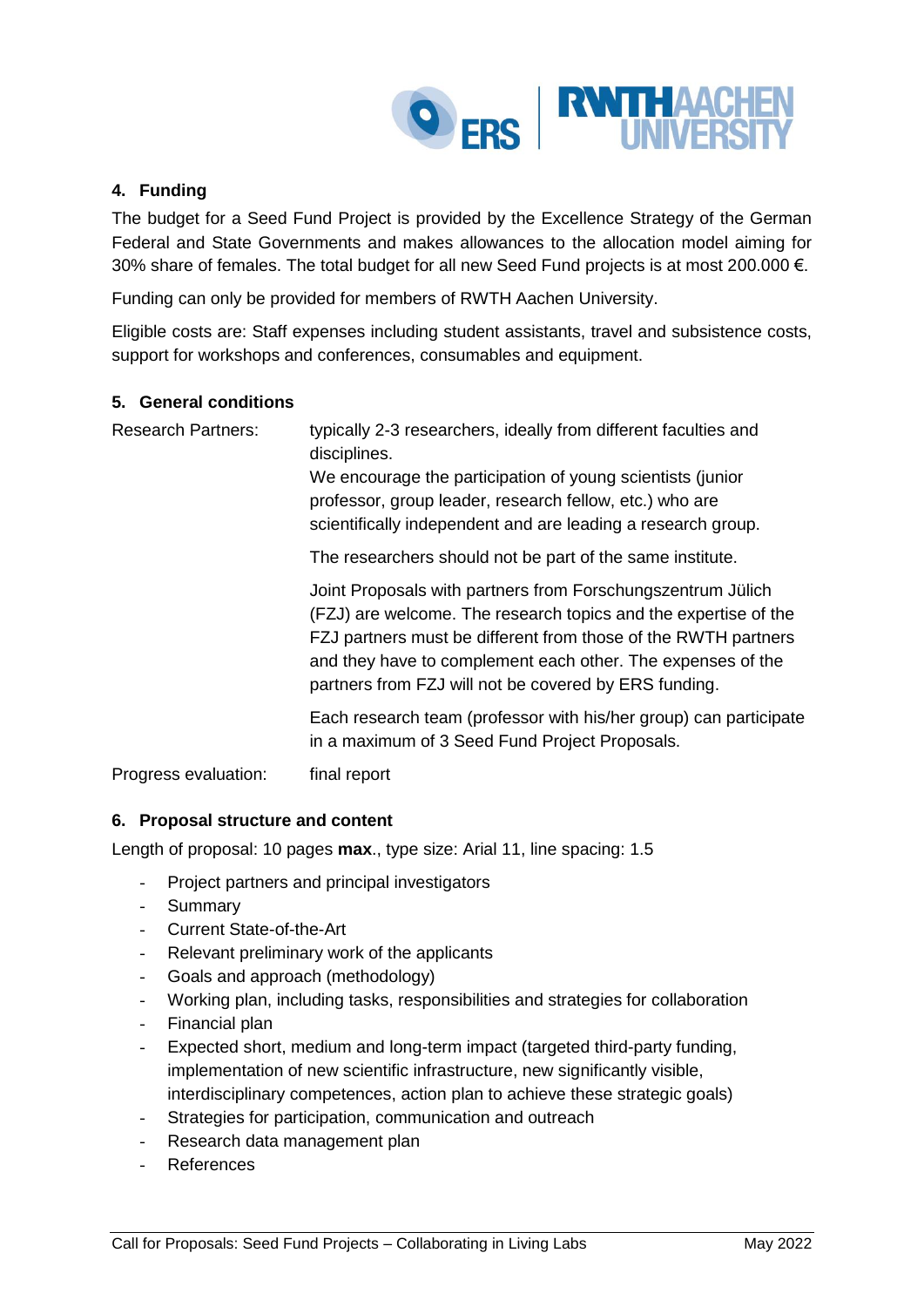

Language: English or German

**Please note:** Proposals that do not comply with the formal criteria will be excluded from the reviewing process.

- **7. Deadline for submission: July 26, 2022**
- **8. Project start: between November 2022 and January 2023**
- **9. Project duration: 6 to 12 months**
- **10. Please apply at: [http://portal.ers.rwth-aachen.de](http://portal.ers.rwth-aachen.de/) Call:** Seed Fund 2022 – Collaborating in Living Labs

For additional information on the selection process, please refer to our website: <http://www.rwth-aachen.de/ers>

### **Contact:**

Dr.-Ing. Vera Eckers Tel. 0241-80-90492 Exploratory Research Space RWTH Aachen Wüllnerstr. 5b, 52062 Aachen

E-mail: [ers@ers.rwth-aachen.de](mailto:ers@ers.rwth-aachen.de)

or

Filiz Yurdusever Tel. 0241-80-20728 Exploratory Research Space RWTH Aachen Templergraben 59, 52062 Aachen

E-mail: [ers@ers.rwth-aachen.de](mailto:ers@ers.rwth-aachen.de)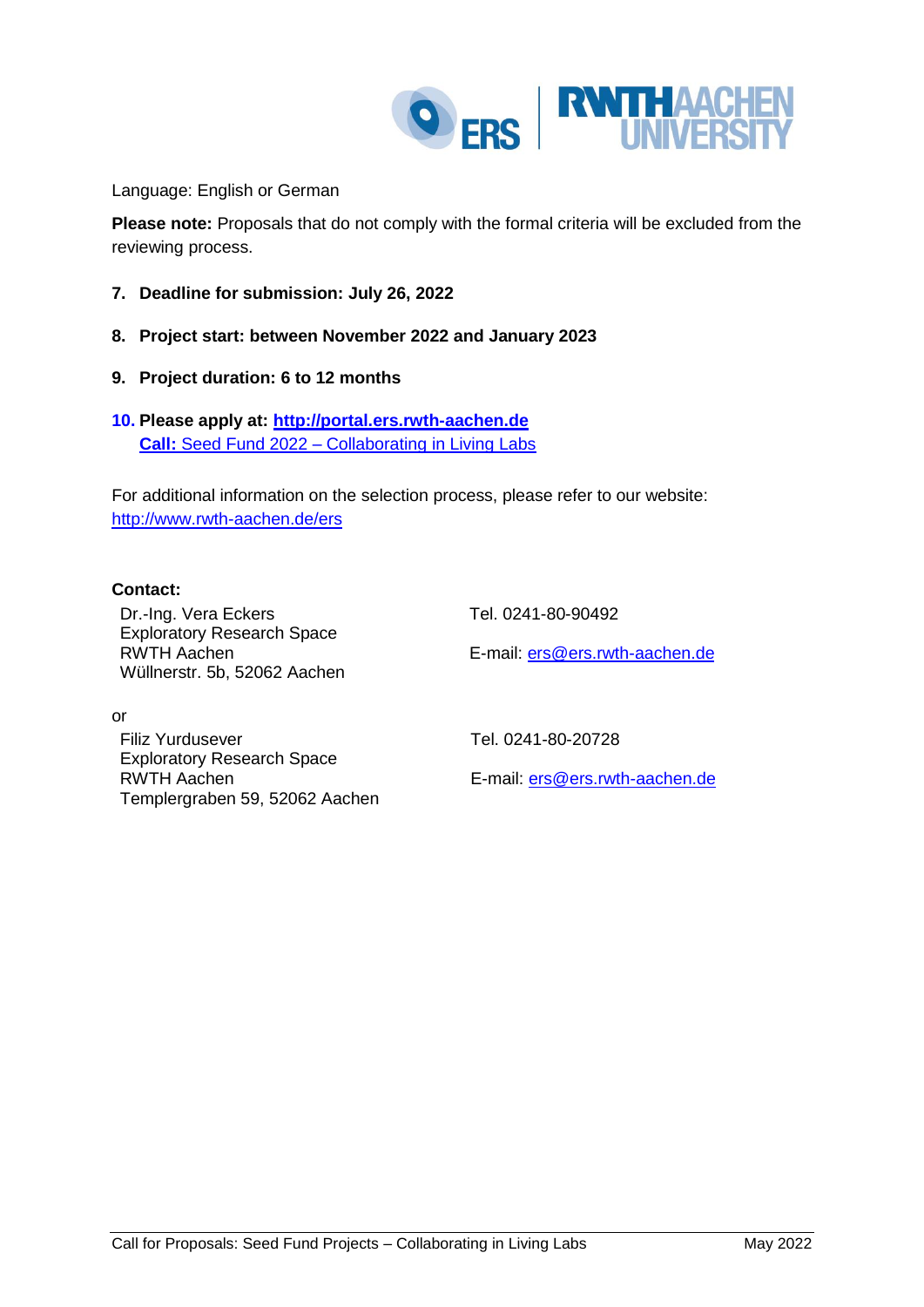

# **Additional Information pertaining to the 18th Call for proposals for interdisciplinary Seed Fund Projects – Collaborating in Living Labs**

In case of questions regarding the application process, please enquire with the ERS-Team [\(ers@ers.rwth-aachen.de\)](mailto:ers@ers.rwth-aachen.de).

In case of questions regarding the thematic focus or possible collaborative approaches of proposals, please enquire with the Living Labs Incubator [\(LLI@humtec.rwth-aachen.de\)](mailto:LLI@humtec.rwth-aachen.de).

## **Background**

This document accompanying the Call for Proposals "Collaborating in Living Labs" provides further information about Living Labs and the thematic focus of the Call.

## **1. Living Labs**

With the emergence of mission-oriented, responsible and integrated inter- and transdisciplinary research and innovation as salient themes in research policy and practice to address grand societal challenges, the Living Lab inspires as a notion, a setting and a methodology encouraging participatory approaches to transformative innovation. Drawing on early conceptualizations of Living Labs in Human-Computer-Interaction research that aimed to better contextualize technological R&D processes, and building on integrated inter- and transdisciplinary approaches to research and the co-creation of knowledge, Living Labs can be succinctly characterized as:

- a participatory and context-sensitive research approach
- embedded in real-world settings and
- geared towards addressing grand societal challenges in a sustainable way.

The European Network of Living Labs defines Living Labs as "real-life test and experimentation environments that foster co-creation and open innovation among the main actors of the Quadruple Helix Model, namely: citizens, government, industry and academia". While this broad definition captures the essence of Living Labs, different manifestations, institutional set-ups and actor constellations can be found in practice – not least because Living Lab concepts and methods inspire a range of activities with different purposes. Some Living Labs are primarily concerned with the application of technological innovations in specific contexts and with iterative loops of development and testing for technological optimization and safety. Other Living Labs engage citizens as users in the roll-out of infrastructural innovations, for example of renewable energy technologies or alternative mobility concepts, to gauge interest, acceptance and everyday compatibility. These types of initiatives most closely resemble the regulatory sandbox approach to Living Labs pursued by the Federal Ministry for Economic Affairs and Climate Action as well as the Ministry for Economy, Innovation, Digitalization and Energy of North-Rhine Westphalia. A third group of Living Labs involves citizens and other relevant stakeholders in purposefully planned processes of co-design, co-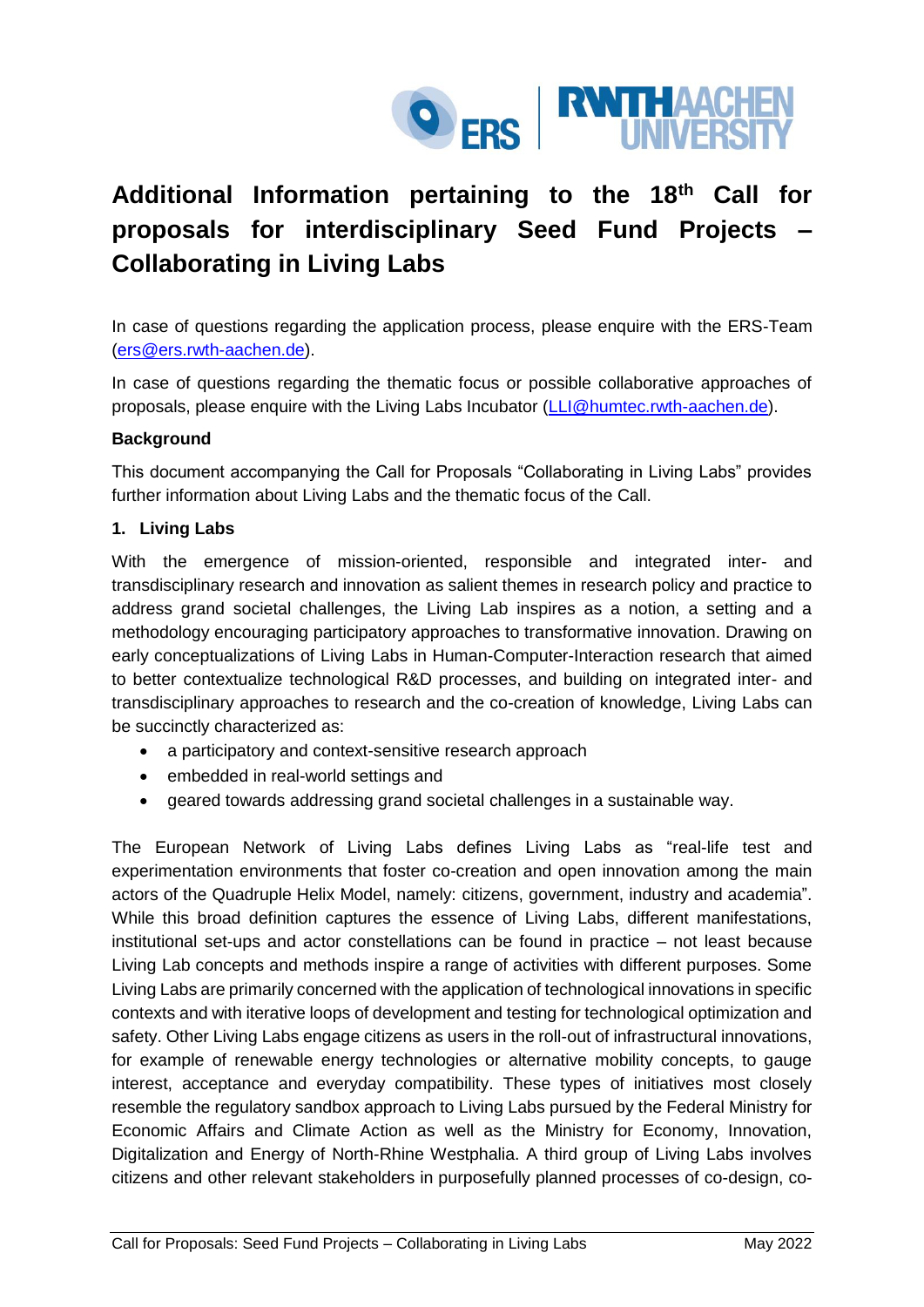

creation and co-evaluation (see [Figure 1\)](#page-6-0) to tackle complex problems of global or regional relevance in local settings. However, in view of exuberant expectations with regard to the cocreation of sustainable solutions in and through Living Labs, crucial questions remain with respect to the transferability, scalability and generalizability of the knowledge created in such unique settings, under specific conditions and in collaboration with a particular group of actors.

# **2. Thematic focus and possible research topics**

The broad thematic focus of the Call invites project proposals addressing a range of research topics. These include but are not limited to the following.

## **Knowledge transfer in inter- and transdisciplinary research settings**

- better understanding or the creation and testing of new forms of citizen or user participation,
- citizens' perspectives and experiences in Living Labs (emotions, perceptions, etc.),
- indicators or metrics assessing knowledge transfer in inter- and transdisciplinary settings,
- evaluation (metrics) of the quality of the knowledge and the process of knowledge creation in Living Lab settings,
- research approaches and methodologies addressing the transferability, scalability or generalisation of Living Lab findings and results,

### **Institutional framework and governance conditions**

- innovative approaches to the institutionalisation of Living Labs in university research or teaching,
- strategies to address administrative hurdles or burdens for inter- and transdisciplinary research,
- new models of participatory governance for Living Labs,
- guidelines for establishing new Living Labs in accordance with institutional and administrative framework conditions at the RWTH Aachen University,
- new conceptualizations of Living Labs as a basis for third-party funding,
- new coalitions with the transdisciplinary community of the RWTH Aachen University,

### **Research data management in Living Labs**

- strategies and standards for the cross-modal sharing of research data between different stakeholders,
- ethics guidelines regarding participant involvement and consent,
- ethical and data management aspects of "Citizen Data" and its usage in transdisciplinary settings,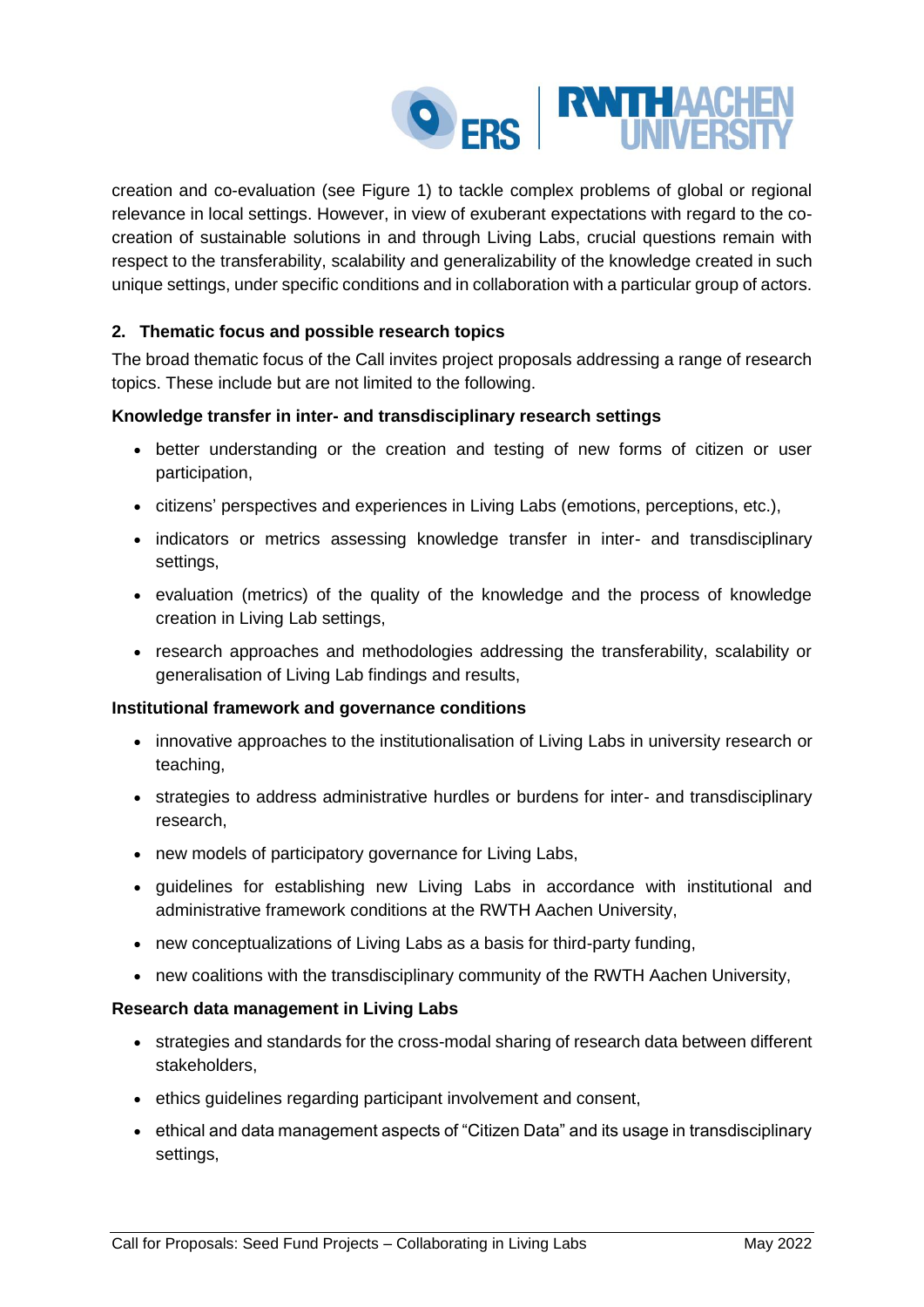

research on data privacy in Living Labs.

### **Annex**

The following figure explains the inner working of a Living Lab. It shows the co-design of the problem definition and generation of ideas in a transdisciplinary team, the flow of knowledge from its co-production generated by real-world intervention and lastly the co-evaluation and circular usage of results in science and practice.



<span id="page-6-0"></span>Figure 1: Cyclical concept for Wuppertal's Real-World Laboratories (Wanner et al. 2018)